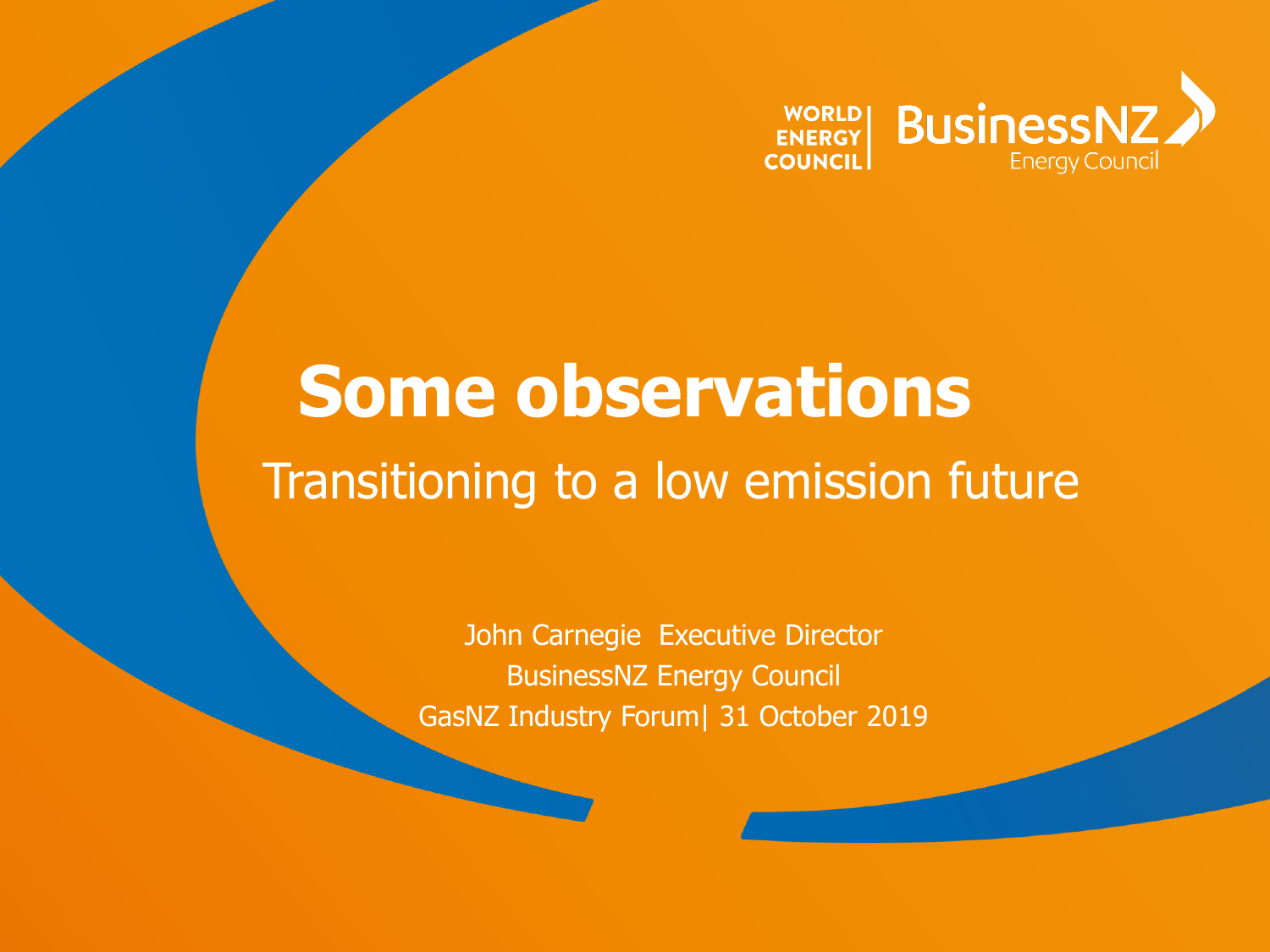

• the 'Energy Trilemma'

• the New Zealand 'energy issues' map

• BEC2060 – a future for gas?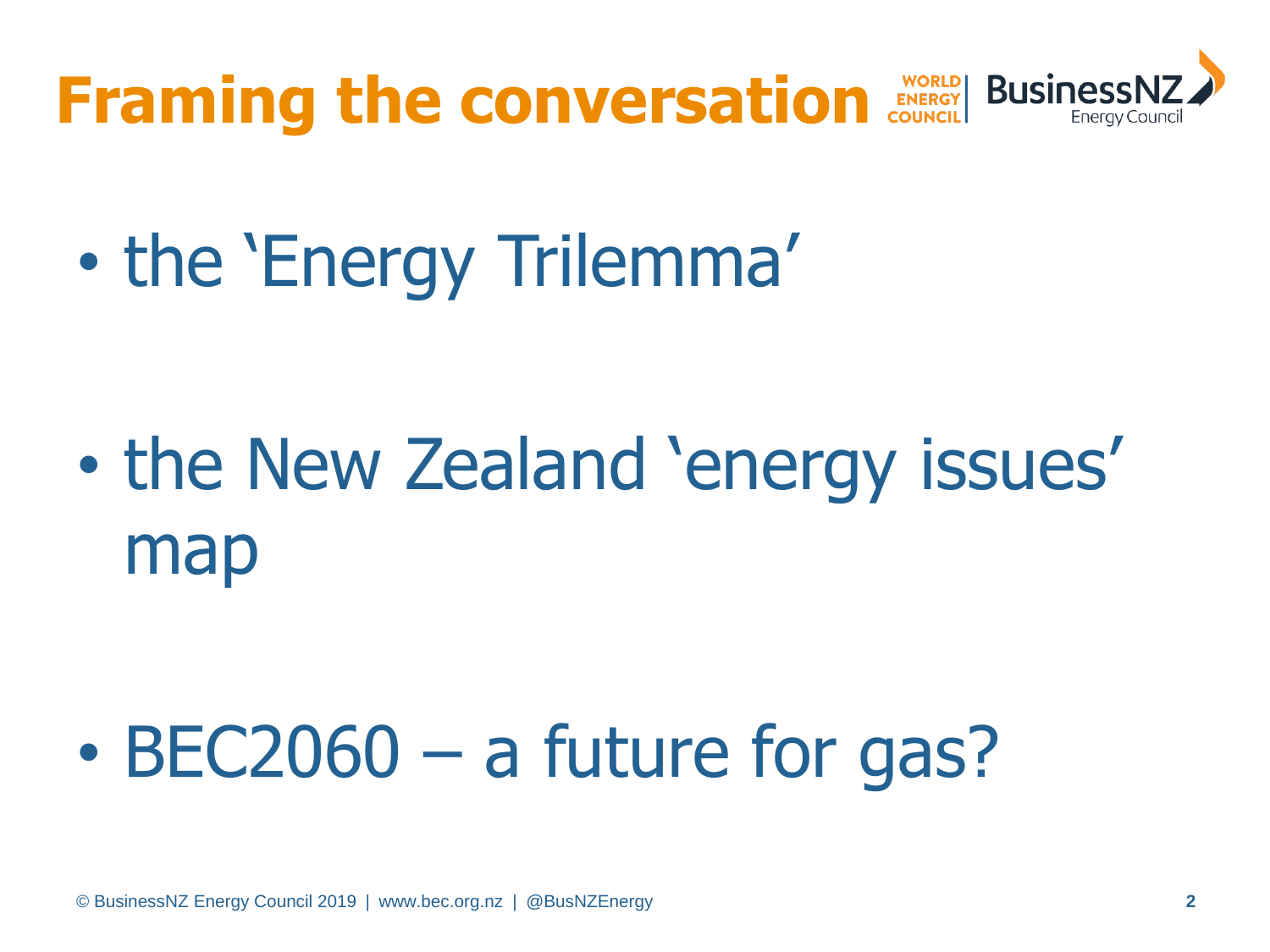

# "Prediction is very difficult, especially if it's about the future"

Niels Bohr



Martin Cooper photographed in 2007 with his 1973 handheld mobile phone prototype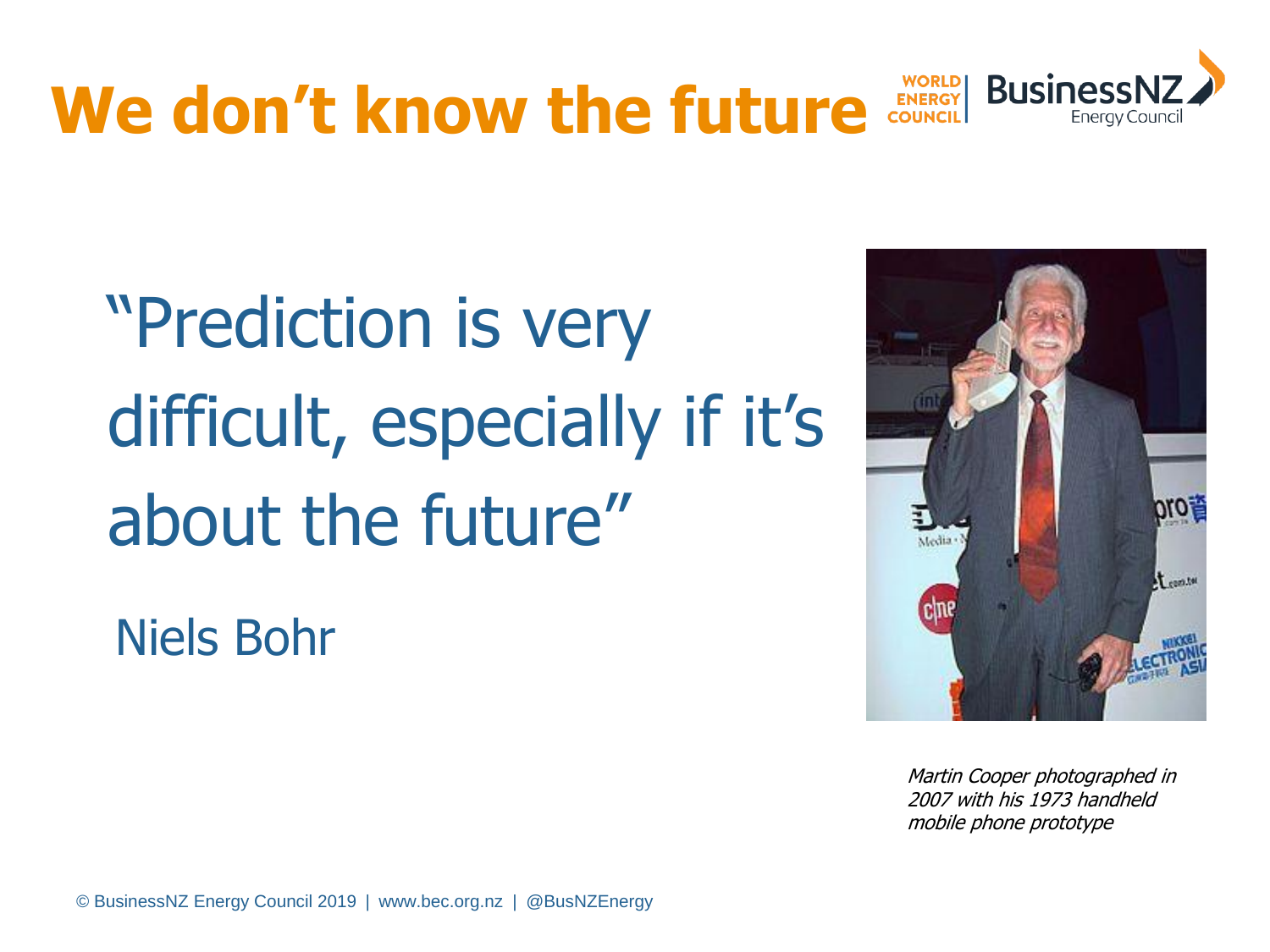### **What is the Energy Trilemma?**



#### **ENERGY SECURITY**

Effective management of primary energy supply from domestic and external sources, reliability of energy infrastructure, and ability of energy providers to meet current and future demand.

#### **ENERGY EQUITY**

Accessibility and affordability of energy supply across the population.

#### **ENVIRONMENTAL SUSTAINABILITY**

Encompasses achievement of supply- and demand-side energy efficiencies and development of energy supply from renewable and other low-carbon sources.

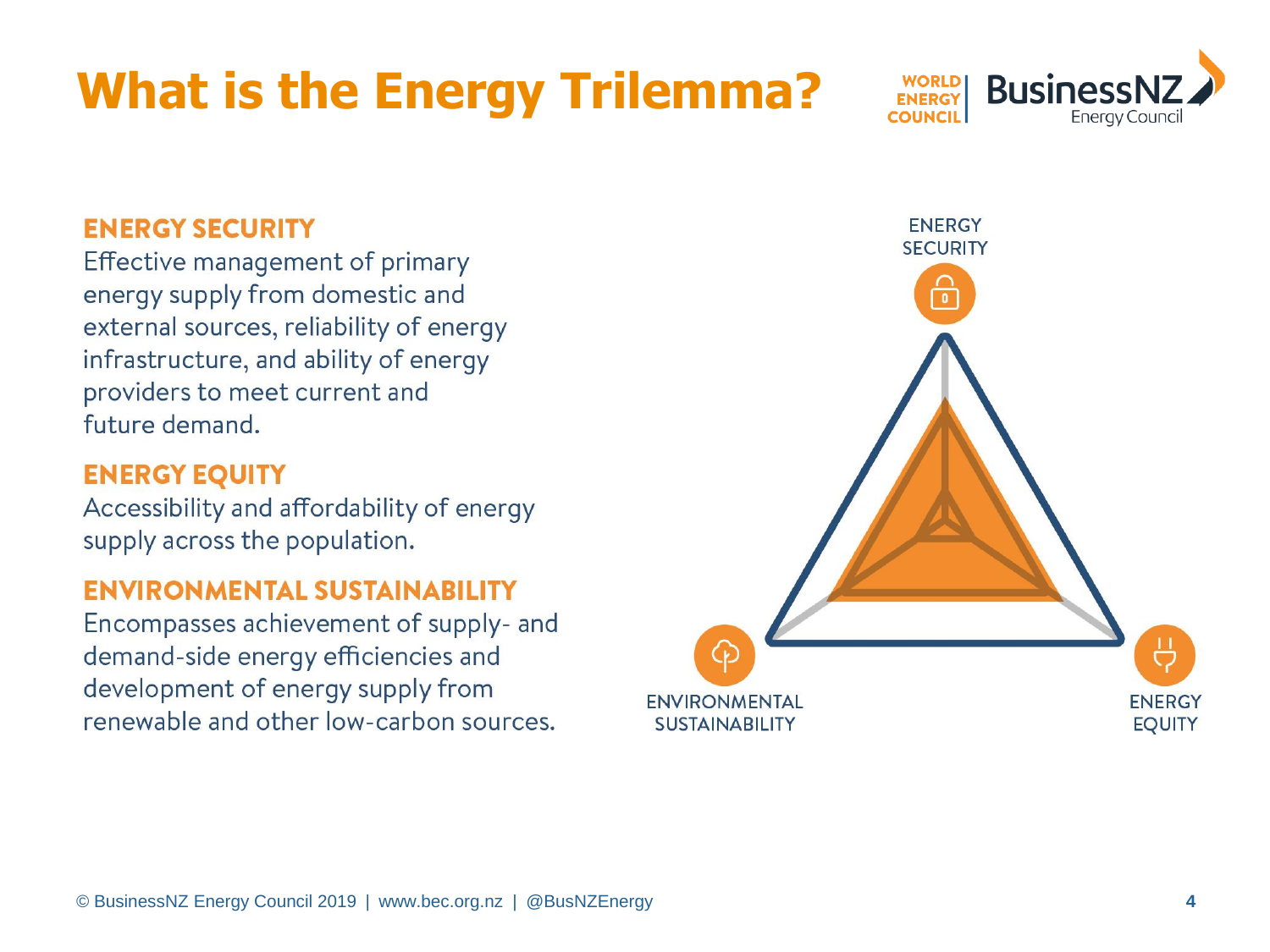### **How is New Zealand doing?**



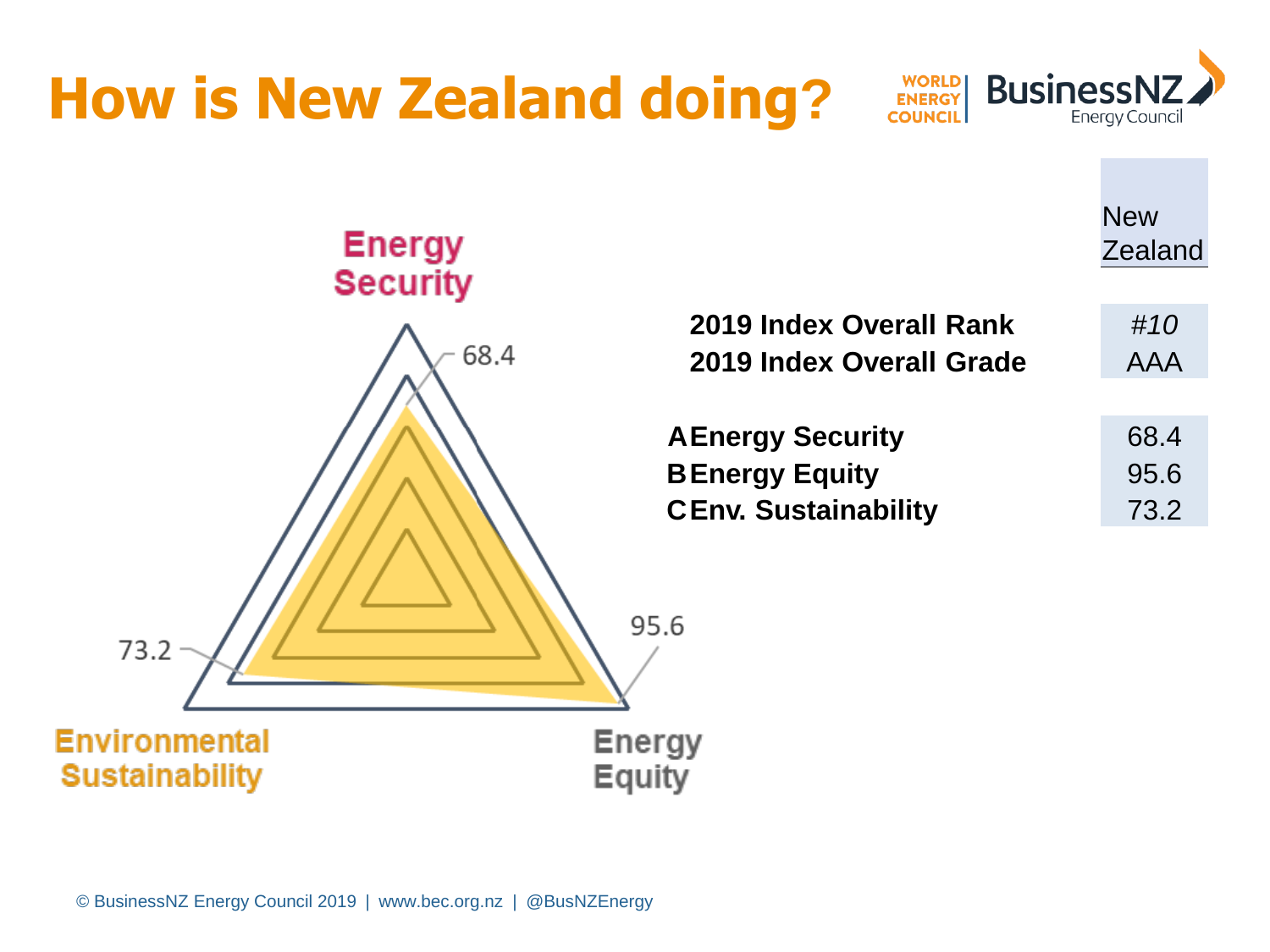### New Zealand IM 2020

**New Zealand energy issues map**

latformul ogen.econo **IOT** blockchain date Al 1.5 decentralised system China **IS pot** extreme.weatherer.aton climate.framework Middle East dynamics bile clo inflort de cyber.threats  $0.5$ ndt electricity.prices erainty **EU** Cohesion exchange rates ren decommissioning **LING** .<br>Russi š energy affordability  $-0.5$ energy water nexus<br>energy subsidies capital.markets regional.integration  $-1$ unconventionals large.scale.accidents  $-1.5$ 5 energy access comuption  $-2.5$  $1.5$  $-1.5$  $0.5$  $\sim\!1$  $-0.5$  $\mathbf{1}$  $\mathbb Z$  $+2$ Impact

© BusinessNZ Energy Council 2019 | www.bec.org.nz | @BusNZEnergy

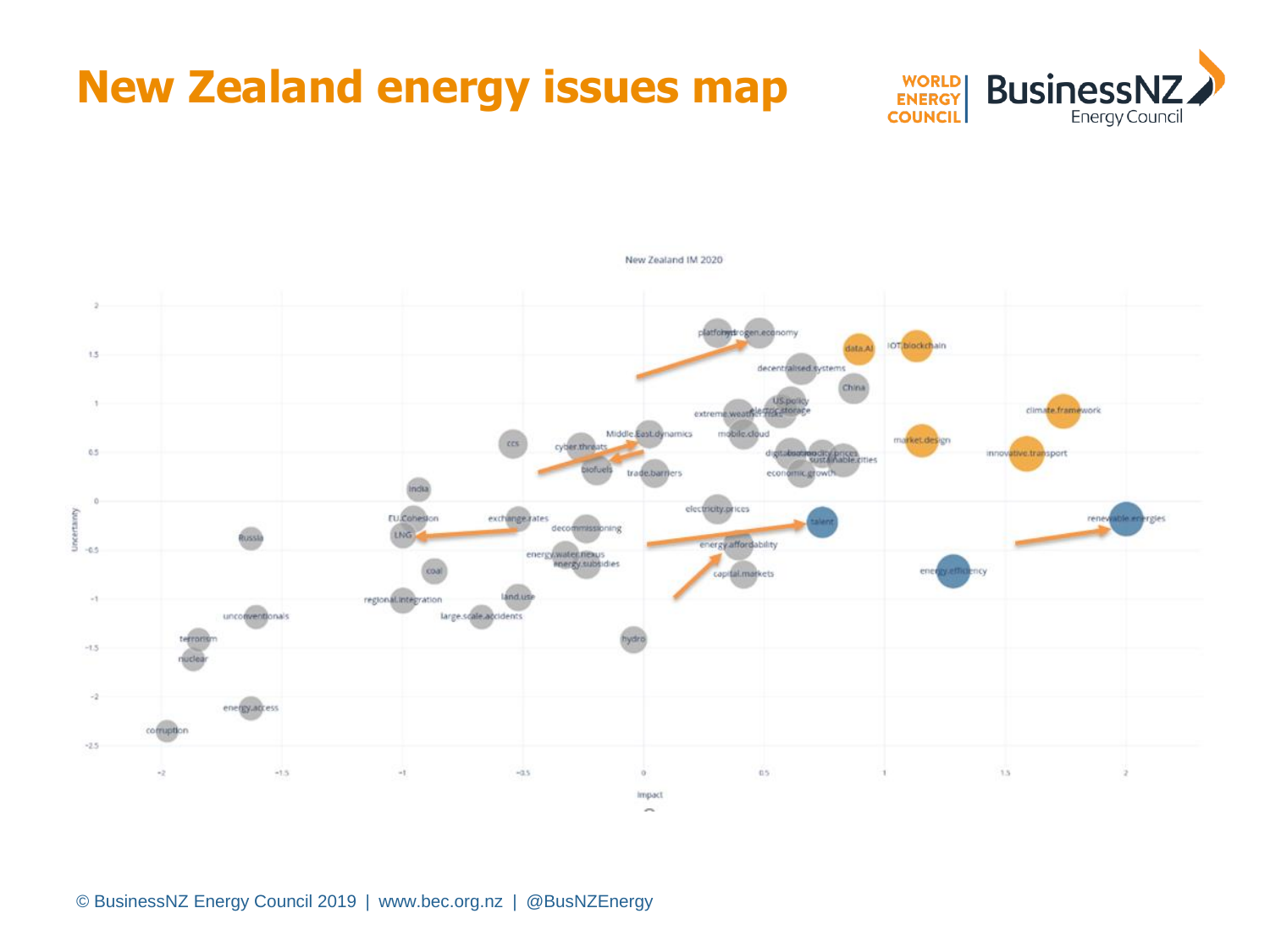# **Some scenario (gas) results** MARIAN BUSINESS



**Energy Counci**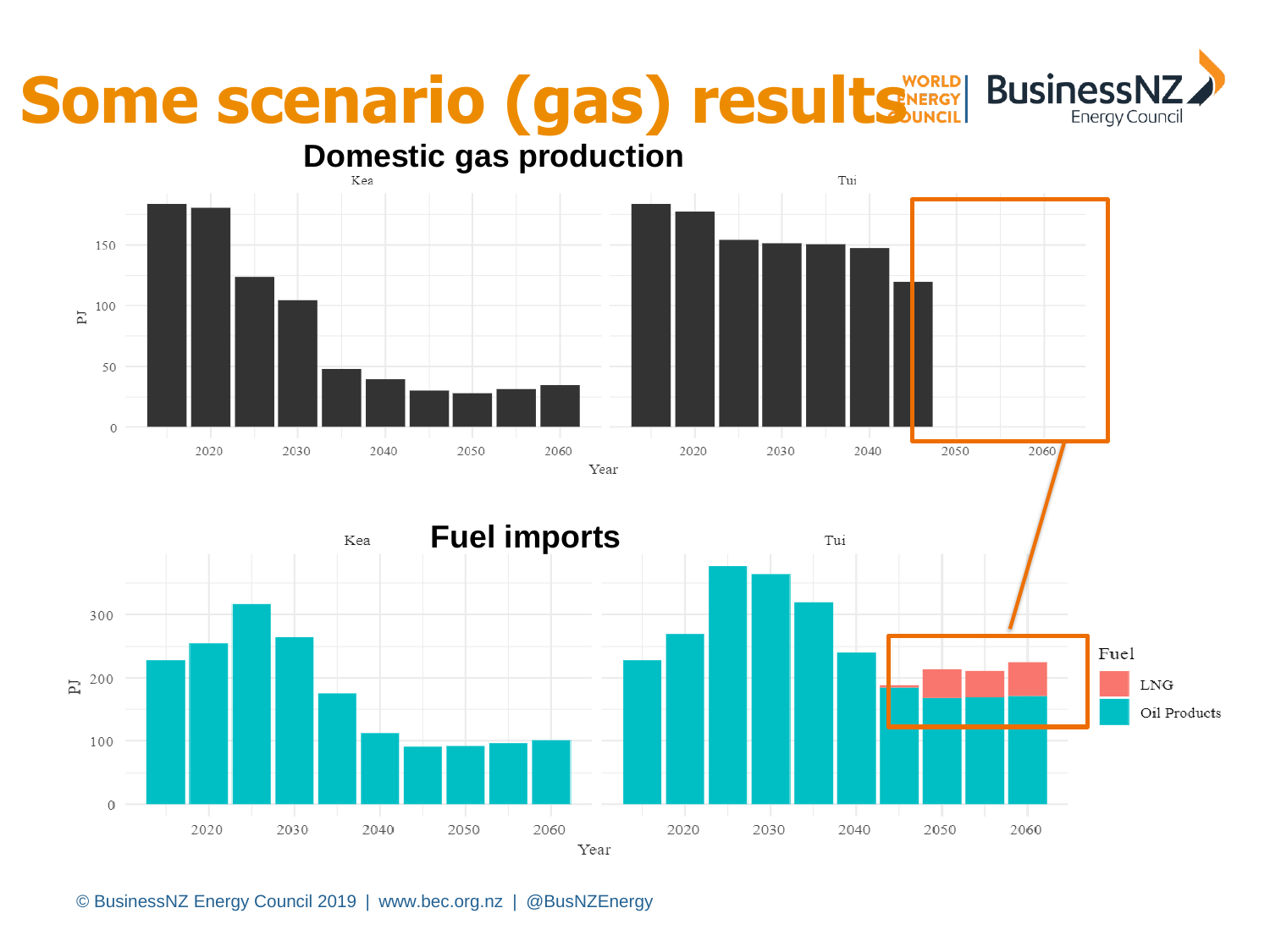## **Gas price paths**